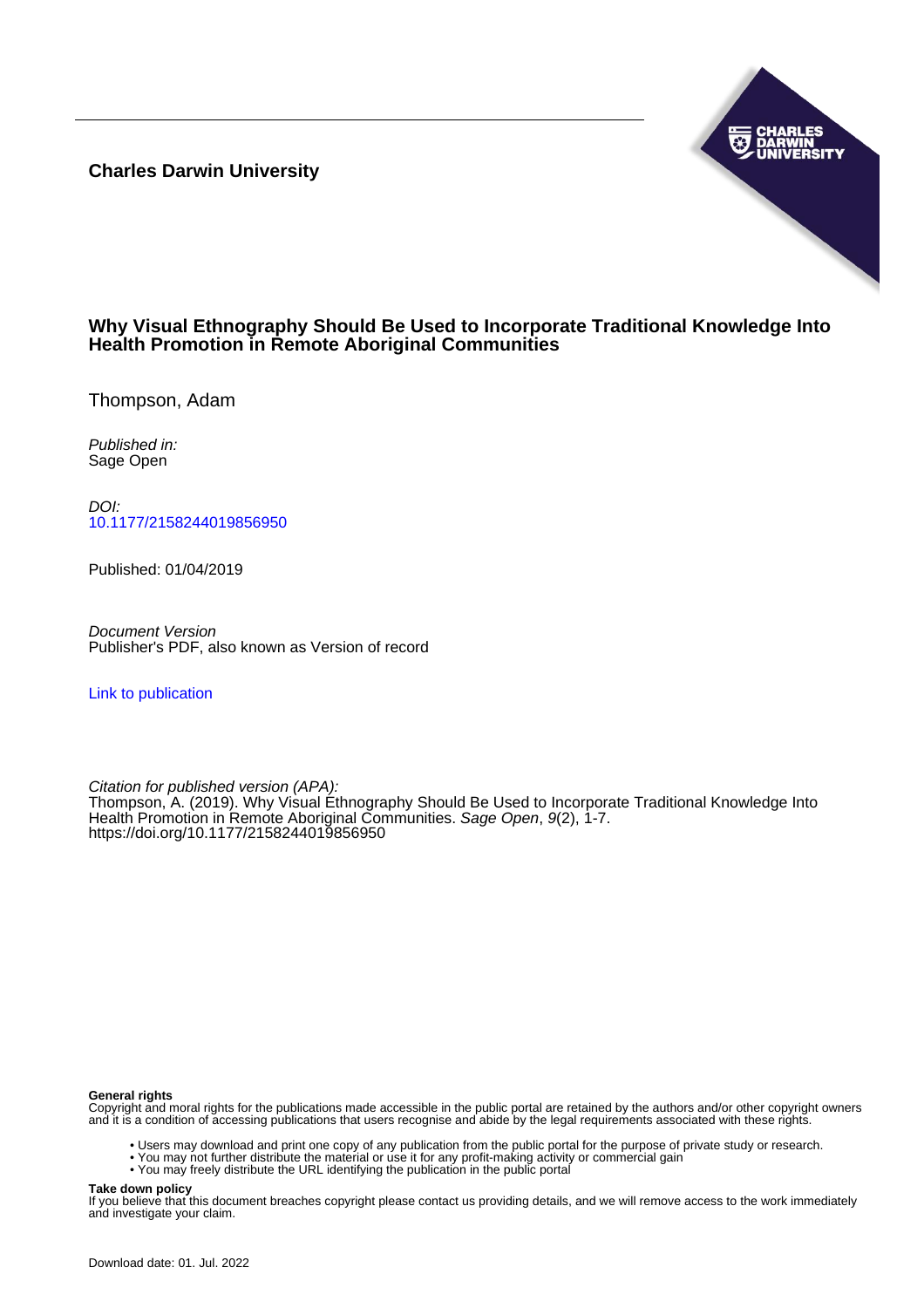# **Why Visual Ethnography Should Be Used to Incorporate Traditional Knowledge Into Health Promotion in Remote Aboriginal Communities**

DOI: 10.1177/2158244019856950 SAGE Open April-June 2019: 1–7 © The Author(s) 2019 [journals.sagepub.com/home/sgo](https://journals.sagepub.com/home/sgo)



Adam Thompson<sup>1</sup><sup>D</sup>

#### **Abstract**

Health promotion within Aboriginal communities has typically come from a top-down approach with government-funded health research directing the nature in which health information is disseminated. Previous literature has argued for twoway interaction that requires an equivalent bottom-up approach to integrate community beliefs and perceptions. Good hygiene has been the focus of many health promotion campaigns to reduce the presence of a wide variety of pathogens, but to date, there have been few attempts to incorporate traditional knowledge into such campaigns. This article proposes that visual ethnography, specifically community video, provides a good method for understanding community beliefs while simultaneously creating health promotion materials within the local culture.

#### **Keywords**

cultural anthropology, anthropology, social sciences, social anthropology, health communication, human communication, communication studies, communication, science communication, cultural communication, media & society, mass communication, intercultural communication, research methodology and design, research methods

Health care and health education seemed essential, but they could be interpreted as assimilationist: for example, teaching Aboriginal people how to think about food and hygiene in a Balanda way, instead of an Aboriginal way. It seemed to me that the immediate necessity of health care was more important than philosophical questions about the imposition of one culture onto another. We had to accept that in some cases, imposing our culture would benefit Aboriginal people. But I had learnt that Balandas would never ever articulate it in those terms. There was a strong taboo in the White community against being an assimilationist. The whole community was founded on the post-Whitlam ideals of land rights and self-determination. In practice, this meant that covert, unintentional assimilation—such as health care—went unspoken.

—Mary Ellen Jordan (2005)

## **Background**

Kearns et al. (2013) reviewed clinical presentations during the first year of life for 320 children living in five remote communities in the Northern Territory, Australia. The median number of presentations was 21 with 14 of these being for infectious diseases including upper respiratory tract infections, ear disease, skin disorders, and diarrhea. These diseases are so common that they have become normalized and are now perceived within communities as common stages of child development (Kruske, Belton, Wardaguga, & Narjic, 2012). The major contributing factors to this high disease burden are poor hygiene and limited housing, which leads to too many people living within a house not built for large extended families (McDonald, Bailie, Brewster, & Morris, 2008). Luby et al. (2010) has shown that hygiene education, hand washing with soap, and encouraging frequent bathing may result in significantly lower rates of impetigo and pneumonia. Stubbs, Hare, Wilson, Morris, and Leach (2005) showed that Aboriginal children living in remote communities are 23 times more likely to have hand contamination with both S. pneumonia and H. influenza than children attending urban child-care centers.

Persistent middle ear infection, or chronic suppurative otitis media, is one of the infections for which particular attention has been given, as it can lead to significant hearing

<sup>1</sup>Menzies School of Health Research, Casuarina, Northern Territory, Australia

#### **Corresponding Author:**

Adam Thompson, Menzies School of Health Research, PO Box 41096, Casuarina, Northern Territory 0811, Australia. Email: [adam.thompson@menzies.edu.au](mailto:adam.thompson@menzies.edu.au)

Creative Commons CC BY: This article is distributed under the terms of the Creative Commons Attribution 4.0 License  $\odot$  $\left(\mathrm{cc}\right)$ (http://www.creativecommons.org/licenses/by/4.0/) which permits any use, reproduction and distribution of the work without further permission provided the original work is attributed as specified on the SAGE and Open Access pages (https://us.sagepub.com/en-us/nam/open-access-at-sage).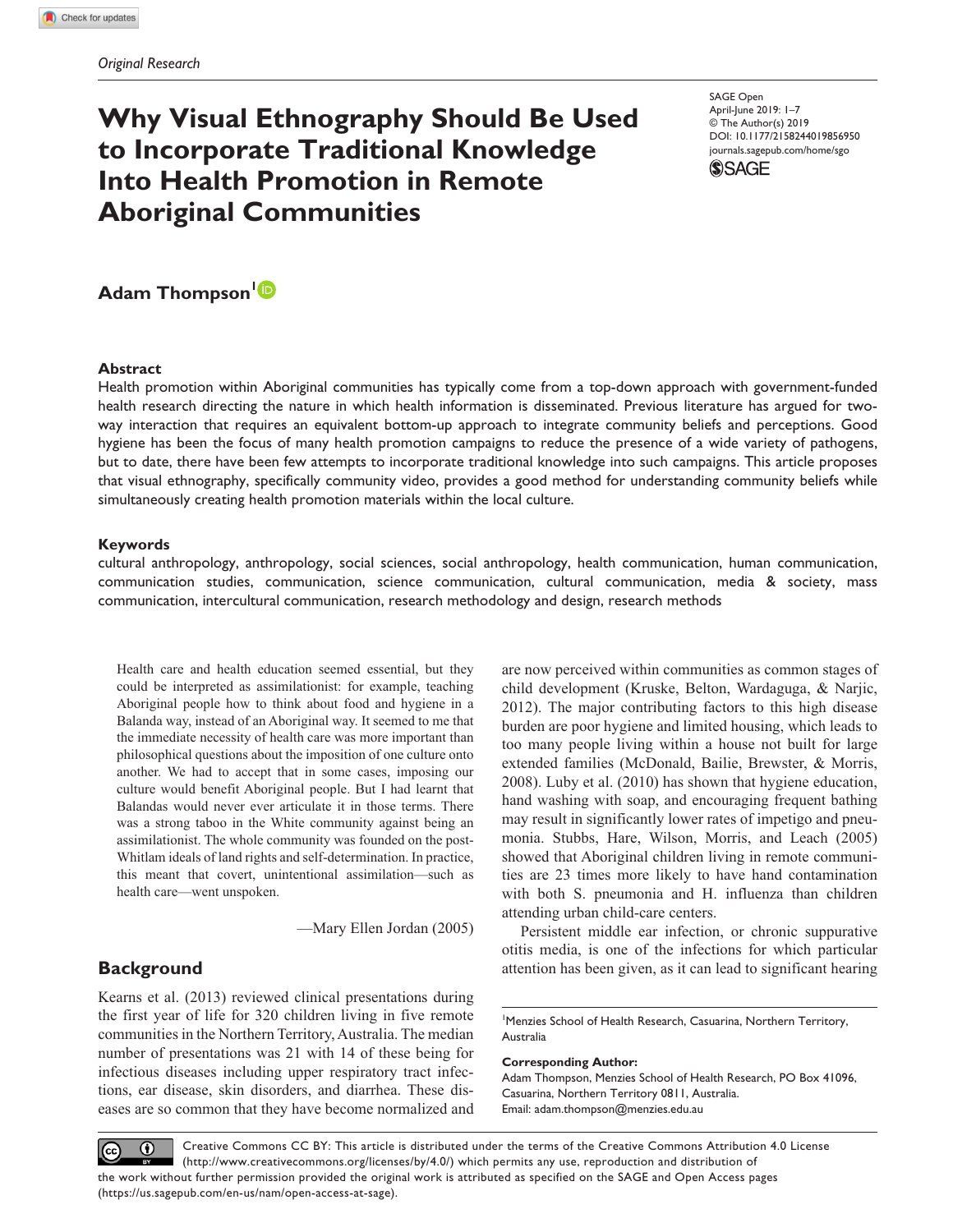loss and a diminished quality of life. To date only one study has performed qualitative research methods on Aboriginal perceptions and knowledge about this disease (Jeffries-Stokes et al., 2004). One of the many recommendations of this study was "To reduce the high transmission rates within communities, the importance of washing, in particular hand washing, should be emphasized given the reported very high carriage rate of respiratory pathogens on hands of Aboriginal children and carers" (Jeffries-Stokes et al., 2004, p. 263). The connection between ear infections and hand washing is poorly understood among many people living in remote communities where the contagiousness of nose and ear discharge is under-appreciated (McDonald & Bailie, 2010).

There are other barriers that have been identified preventing hand washing from becoming a regular activity and preventing the spread of disease. Despite the success of "No Germs on Me" media campaigns to communicate the importance of hand washing, soap is still seen as a luxury item of lesser importance to purchasing food and other desirable goods such as cigarettes (McDonald, Cunningham, & Slavin, 2015). Furthermore, very young children are given the freedom to reject hygiene training and responsibility for such needs is often placed on young girls who have not yet developed good hygiene practices themselves (McDonald et al., 2008). These factors are perhaps aggravated by perceptions of cultural denigration and colonialism by Aboriginal people who see hygiene interventions as a continuation of derogatory practices of the past (McDonald et al., 2008). As a result, hand washing initiatives are not meeting their goals.

# **Health Promotion Programs in Remote Aboriginal Communities**

Health promotion programs for the management of chronic disease are recognized as potentially being one of the most cost effective methods for the promotion of good health. However, the success of health promotion programs depends on the active participation of communities. Barnett and Kendall (2011) performed qualitative research across three Queensland Aboriginal (Murri) communities within rural, regional, and urban environments on the success/failure of the Stanford Disease Self-Management Program (CDSM). They found that the success of the program depended on its ability to incorporate local cultural traditions and knowledge bases, specifically in four key areas.

- 1. Programs should respect the local gender and elder structure. Indigenous health issues are often divided between men's and women's business, and cultural protocols govern communication between genders on certain issues.
- 2. Greater enthusiasm is often held for the use of traditional bush medicine in preference to introduced Western medicines.
- 3. The most successful method of communicating health information is through peer-to-peer information sharing through family connections.
- 4. The involvement of community members in the planning, organization, delivery, and follow-up was necessary and allowed programs to be adapted to and owned by the community

The second recommendation is particularly applicable to our project. Barnett and Kendall (2011) write,

Some participants opted for traditional or natural medicine due to their lack of trust in Western medicine. Acquiring and consuming bush medicine was an attempt to restore and protect their culture, but also to gain a sense of control over their health. (p. 30)

A distrust of Western medicine may result in some communities due to medical research on Aboriginal Australians throughout the first half of the 20th century that focused on blood group testing that was meant to prove racial inferiority (Thomas, 2001). In contrast, the use of traditional bush medicine relies on the spiritual connections to Land developed throughout the community's long history.

Barnett and Kendall (2011) found that each of the three communities was unique requiring health promotion programs to be developed independently. Oliver (2013) performed a literature review on the use of bush medicine within primary health care in Aboriginal Australian communities. Her results support those of Barnett and Kendall in that each community was unique in how it incorporated bush medicine into its modern health care. This approach contrasts with the culture of Western medicine which attempts to generalize programs to effect the largest population. A research approach that incorporates the history and context of the community including its Indigenous knowledge will have a much greater effect.

Kendall and Barnett (2014) further emphasize the importance of looking at collective action and emphasize the holistic nature of health. These were found to be common themes across Indigenous communities in the Pacific region, United States, and Canada (Hurst & Nader, 2006) along with a focus on the burdens placed on young Indigenous people living in both the global and Indigenous cultures. Rigney (2001) describes the struggles of Indigenous knowledge to be recognized within Western science. Kendall, Sunderland, Barnett, Nalder, and Matthews (2011) propose that, "Indigenous knowledge could exist independently of Western scientific knowledge and might provide viable solutions that do not require scientific verification" (p. 1722).

In summary, health promotion programs will have the greatest effect if they incorporate active community participation, traditional bush medicine, with a particular focus on young people. Accordingly, our program chose to focus on promoting health by teaching bush medicine within schools through the active participation of community elders.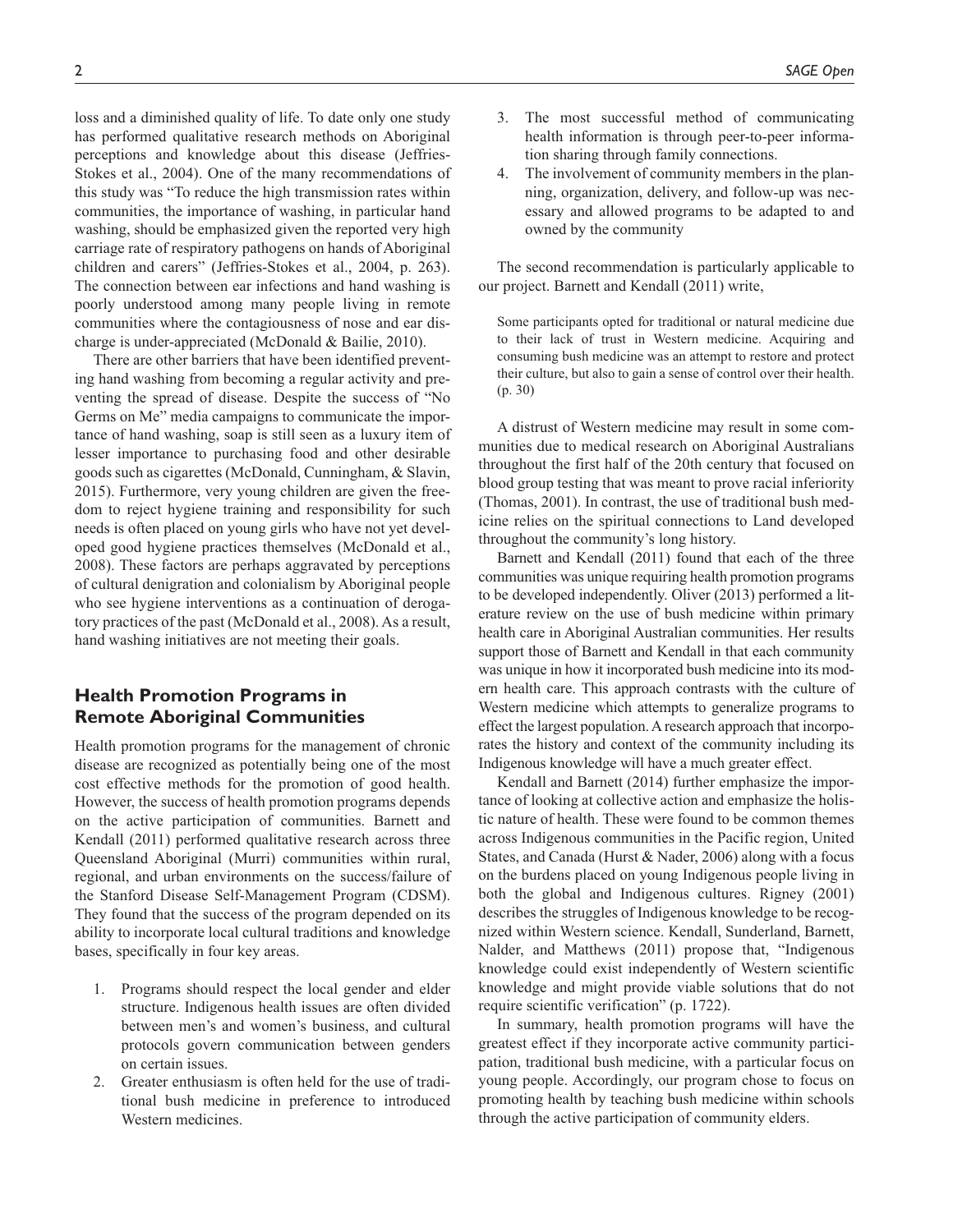# **Cultural Difference As It Relates to Hygiene**

"Often we believe that we need to change cultural habits in order to improve health. We need to realize that we are dealing with structures that are themselves important for sustaining health, and always act knowledgeably and with caution." (Kiefer, 2006, p. 6)

Good hygiene, the removal of pathogens that may otherwise cause disease, is a universal practice among all cultures. The method and practices used within a specific culture, however, will be specific to the environment in which that culture has developed. This is true of medicine as well. In Western cultures, hygiene revolves around the commercial production of soaps from a source of oils and lye and bathrooms that are in most cases dependent on access to plumbing. This practice developed within complex civilizations with well-developed trade networks and a large supply of oil such as olive oil (V. Smith, 2007). Today, this culture works well where plumbing has developed and where soap may be easily purchased in a store.

Indigenous Australian cultures developed in a different environment, the Australian bush. Small, semi-nomadic groups developed complex kinship systems by which to share and conserve their environment (Gammage, 2011) and mass harvesting of natural foods provided for ceremonial gatherings (Pascoe, 2014). By living, for at least half of the year, in small groups, Indigenous Australians would avoid the accumulation of pathogens, a practice in itself that can be characterized as good hygiene. Indigenous Australians also developed a keen knowledge of their environment, its plants and animals, which was passed down through generations. Today, this still constitutes a well-developed knowledge of plants and their uses, including the use of plants as soap. The leaves and fruits of certain trees containing abundant amounts of saponin could be easily accessed from the natural environment where they grow. Traditional settlement patterns were focused around natural water sources that provided for bathing. These waterholes often took on spiritual qualities for the life-giving properties including hygiene.

Today, living within the Australian bush in a small settlement commonly referred to as an outstation, Indigenous Australians depend on their traditional knowledge. This environment and settlement pattern more closely resembles precontact settlements, in which traditional cultures developed practices of good hygiene. The culture fits those living in outstations in the bush where there is limited access to stores. One must get what they need from the plants and the environment, including soap. In a modern city, the environment can be quite different. To get soap and other goods, one is less likely to find them growing wild in a large-enough supply to provide for all. One must purchase things from a store. Remote Aboriginal community centers lie between these two environments. These community centers have a much shorter history. Their cultures are still developing and have gone through many stages. Many first developed with the arrival of stockmen and buffalo hunters who provided employment in occupations the people were adept at while allowing traditional cultures to continue in an attitude of protectionism (1890-1925). These were followed by assimilationist practices of missionaries and early government interventions (1925-1970). Later, and up to present, selfdetermination has characterized these community centers (1970-2017). Those living in such communities are likely to be understandably confused as to the direction they should take. True self-determination requires that people within remote community centers have access to both sets of knowledge and the opportunity to choose for themselves.

## **Soap Trees in Remote Aboriginal Communities**

Almost 30 years ago, Etkin (1988) recommended that "a proper study of ethno-pharmacology should embrace a broad ecological perspective that is both bio-behavioral and multidisciplinary." Yet recent reports (Albuquerque et al., 2014; Reyes-Garcia, 2010) have found that ethno-pharmacological studies have continued to focus on analyzing lists of medicinal plants for their basic pharmacological constituents without acknowledging the plants role in the medicinal practices within the Indigenous culture.

Indigenous cultures around the world maintain a complex knowledge of the environment in which they live, known within social scientific literature as traditional ecological knowledge. Traditional ecological knowledge is the result of a continued subsistence economy whereby people forage and/or cultivate food and medicine from the land. In the modern globalized culture to satisfy one's basic needs, one goes to the store to obtain items disconnected from their origin. One does not see the slaughter of animals, the harvest of plants, and the concoction of medicines. Within a foraging economy, one obtains these things from the Land. The process of feeding oneself is engrained with the traditional ecological knowledge passed down through the family of natural seasons and traditional foraging practices. To disconnect the food from the cultural methods by which it is obtained and subsequently shared is to ignore the significant culture knowledge that makes life for such cultures possible. The same is true of its medicine.

To successfully address these issues, it is worth investigating notions of hygiene in the traditional culture. Research has documented the use of traditional medicinal plants for hygiene, such as a type of soap, by many different Aboriginal Australians, including the Yaegl of New South Wales (Brouwer, 2006; Packer et al., 2012), Tiwi Islanders (Puruntatameri, 2001), as well as the Northern Territory communities of Maningrida and Minjilang (Aboriginal Communities of the Northern Territory, 1993), Milingimbi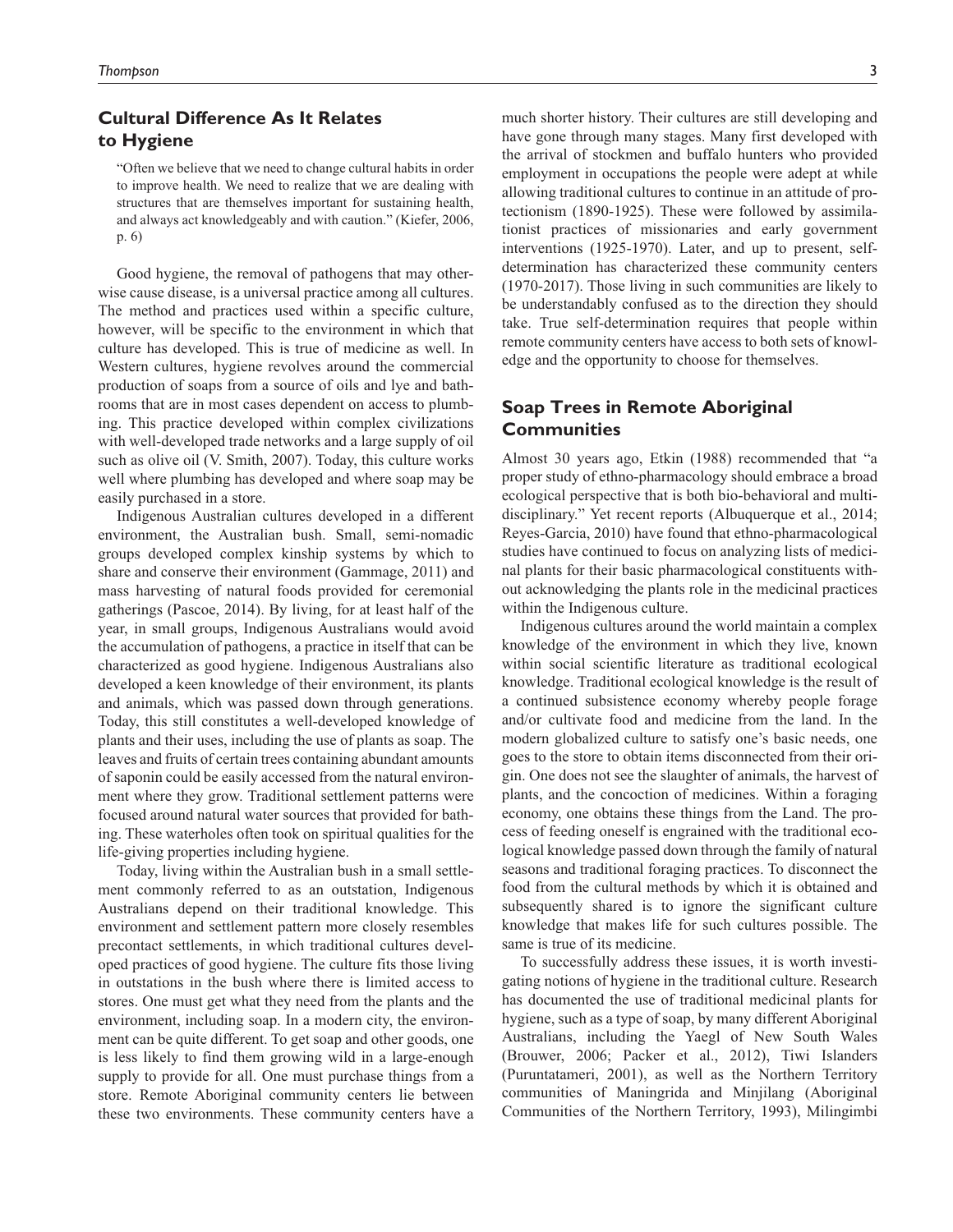(Wightman, 1989) and Belyeun (M. Smith & Wightman, 1990). As Webb (1969) points out, "The convergence of use of the same species in different localities, and the survival of the reputation of alleged remedies, provide some circumstantial evidence in favour of the efficacy of such species."

Within remote Aboriginal communities, these "soap trees" could potentially be incorporated into a program for washing the hands and body. Within Indigenous Australian cultures, the use of these plants and other bush medicines was traditionally known by all adults and children, with the woman in the household being the key disseminator of such knowledge (Reid, 1982). The incorporation of such knowledge into hygiene education would create a pluralistic system in which Western-based soap and traditional medicinal plants can be used interchangeably to improve health. The use of these traditional plants could address those issues preventing hand washing. It could be harvested from the bush instead of being purchased. As traditional knowledge, it can be embraced by the whole community.

Furthermore, going out bush to retrieve medicinal plants is widely acknowledged by Indigenous Australians as a healthy practice improving body, mind, and spirit (Burgess, Bailie, & Mileran, 2008). A recent study (Lowell, Kildea, Liddle, Cox, & Paterson, 2015) described the role of senior women in traditional health care practices in the Northern Territory who encourage pregnant women to "go out" to the bush, as it is in this domain that women are empowered within their traditional roles. This situation is seen in other Indigenous Amazonian communities as well where women play a role as managers of household health including the collection of medicinal plants (Wayland, 2001). Saponinproducing plants are used around the world as soap: *Saponaria officinalis* (soapwort) is used throughout Eurasia, *Sapindus mukorossi* (soapnut) is used in Nepal and India, *Quillaja saponaria* (soapbark) is used in Chile, *Chlorogalum pomeridianum* and *C. angustifolium* (soaproot) was used by Native Americans, *Phytolacca dodecandra* (soap berry) is used in Ethiopia, and *Colubrina asiatica* (lather leaf) was used in China Samoa, Fiji, and Hawaii. Thus, the potential exists for incorporating soap plants into health promotion around the world.

## **Theory of Health Promotion**

Historically, health promotion has typically focused on individual behavior following a behavior change model whereby healthy behaviors, such as exercise, eating a nutritious diet, and getting plenty of rest, are promoted while unhealthy behaviors such as smoking and excessive consumption of alcohol or bad foods are discouraged, though, increasing attention is now being given to the influence of one's sociocultural environment in influencing health promotion (Bandura, 1998; Stokols, 1996). The biomedical field often conceptualizes problems in terms of laboratory conditions in which external factors are controlled to understand

the influence of specific variables. Accordingly, laboratory studies have been able to accurately determine that specific bacteria (*H. influenza*, etc) contaminate hands, colonize nasal passages, and then migrate to ears to cause otitis media. Therefore, the decontamination of hands through hand washing will reduce occurrences of otitis media. However, behavior is far more complex. In her book *Doing Health Anthropology: Research Methods for Community Assessment and Change* (2006, p. 43), Christies Keifer states:

[Because of the close interdependence of various parts of local culture] it is nearly impossible to target a small area of behavior – such as health practices, for example – and predict how that part will change under specified conditions, such as the introduction of new knowledge or technology. Rather, what is needed to solve human problems is a very wide knowledge of the entire system of belief, activity, and environment of which the targeted behavior is an integral part.

The present research on soap trees, therefore, hopes to do more than simply describe an alternative technology for hygiene, albeit one that is rooted in traditional culture. The present research must address the beliefs that surround the soap tree as they relate to hygiene, to understand beliefs on hygiene. How do these plants improve health? When and where will they be used? How do such beliefs and actions fit into the personal history of people's social experiences?

## **Visual Ethnography**

Our study aims to assist local people within Aboriginal Australian communities to create their own documentaries about soap trees. In this way, they will perform their own self-reflective visual ethnography.

Decolonizing theory aims to transform the relationship between researcher and participants. In the past, this relationship has maintained the same power dynamic of colonization with the power remaining with the researcher. Understandably, Indigenous people around the world have grown uncomfortable with this relationship and rejected anthropological research. Decolonizing theory instead aims to give power to Indigenous people to define themselves and share their culture with others in the manner they see fit (L. Smith, 1999). The challenge for the modern ethnographer is to be able to provide that opportunity.

Video has been proposed as a decolonizing strategy for intercultural communication based on its ability to focus beyond the subject and take a holistic perspective. In viewing video as a third party the subject is then able to engage in critical analysis alongside the researcher. In one example, migrant patients were able to talk more openly about their interactions with child and family health professionals while viewing video of those interactions alongside a researcher (Grant & Luxford, 2009).

Participatory video, or community video, offers a unique opportunity for the research participants to share control of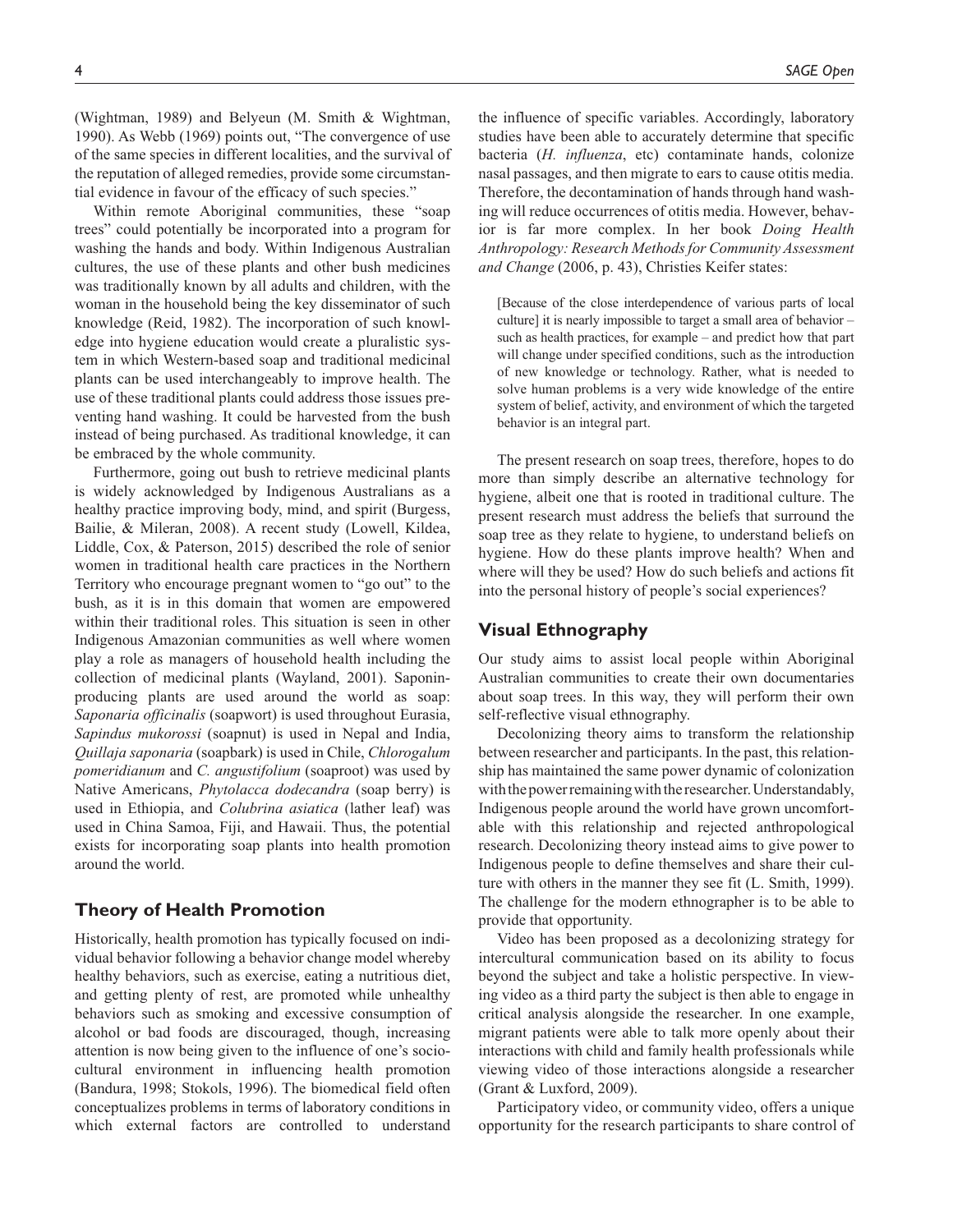the production process with the researcher (Garrett, 2011). While ethnographic research as an academic pursuit has traditionally been bound by a language and theoretical background that alienates the participant, video is a democratic pursuit in which almost anything can be done. The role of the ethnographer then is to allow the participants to express their beliefs and perceptions in the fullest manner. To converse with people for who English is a second, third, or fourth language and who practice an oral culture that gives little credibility to the written word, it makes sense to focus on oral narratives and visual images. Creating lengthy articles and dissertations in English excludes many participants from the products of the research of which they are a part. A video documentary, however, is more publicly accessible.

Ethnographic knowledge is therefore a collaborative process in which the researcher is engaged in constructing a story alongside the participants. This requires both researcher and participants to think critically about what they wish to represent and is a valuable technique to foster introspection and critical consciousness (Bell, 2016). This critical consciousness is necessary for behavioral change to take place according to the trans-theoretical model which acknowledges that contemplation and preparation must first occur to motivate behavioral change.

Video has been described as an empowering visual medium. It offers marginalized groups an opportunity to reproduce and understand their world as opposed to the dominant representation depicted in mass media (Barnes, Taylor-Brown, & Wiener, 1997; Pink, 2001). Its potential to give voice to underrepresented groups such as children and youth has also been acknowledged (Canosa, Wilson, & Graham, 2017). For decades now, people in Aboriginal Australian communities have had Western concepts of hygiene and handwashing described to them by the dominant culture, first by missionaries and more recently by health promotion campaigns. But, as yet, they have had little opportunity to define traditional hygiene practices. In effect, this has continued to force upon them the colonized view of cleanliness. If given the opportunity to create a documentary of traditional hygiene practices, communities can then create their own health promotion videos that redefine their cultures as traditionally being clean and healthy (which historic records support). The key to good health for many Indigenous people is the restoration of traditional culture and values that once made them strong and healthy.

It is only recently that digital video has become accessible to all. Ten years ago, the creation of a documentary would require an expensive camera and video-editing machine that was only accessible to a passionate filmmaker willing to spend the money. Today, smartphones can capture high-definition video and every computer is capable of running basic video-editing software. Ethnographer's experience with video in the past often grappled with the boundary between filmmaker and participant because video making capabilities

were few (Pink, 2001). Today that boundary is almost nonexistent. With modern technology, just about everyone has created a video at some point and experienced seeing themselves in video. It is this recent technological change that provides the common audio-visual language for the researcher and participant to communicate together and allows them, in effect, to become co-researchers in the same project. Working together, the researcher is also able to reflect on his or her own preconceptions.

While the creation of a documentary allows for a visual ethnography as described above, it also provides an opportunity for oral narratives to be recorded. Incorporating a local co-researcher as the filmmaker, allows them to also be the interviewer changing the power relationship that existed before. In this way, the informant being interviewed becomes a collaborator in the creation of a narrative about themselves and their culture rather than being interrogated. It is this flexibility that allows for video to be a collaborative project that can involve an entire community and give the opportunity for people to provide their own voice where ever they feel comfortable (Mitchell & Lange, 2011).

## **Summary**

Aboriginal Australians suffer a higher disease burden than most Australian citizens. The modern Aboriginal community is a product of the past 100 years of two cultures converging that has created a unique social environment. Traditional and Western cultural knowledge is still in the process of adapting to these communities. It is widely recognized that improvements in access to hygiene infrastructure could reduce the disease burden. However, as yet, few attempts have been made to incorporate traditional knowledge into health promotion campaigns that could better meet the demands of these communities. Using community-driven video ethnography, one can document traditional hygiene practices, including the use of soap trees, to create health promotion materials that are based in the local culture.

Visual ethnography is an appropriate means to incorporate Indigenous viewpoints due to its ability to empower community participants to direct research as co-researchers. This method is equally applicable to Indigenous people around the world toward creating new practices for intercultural health. Medicinal plants have been used by many different cultures for hygiene. Exploring this topic provides the opportunity for deeper discussions on hygiene and health in a respectful two-way conversation. This article is written in the hope that others may be inspired to develop similar projects in the future.

#### **Declaration of Conflicting Interests**

The author(s) declared no potential conflicts of interest with respect to the research, authorship, and/or publication of this article.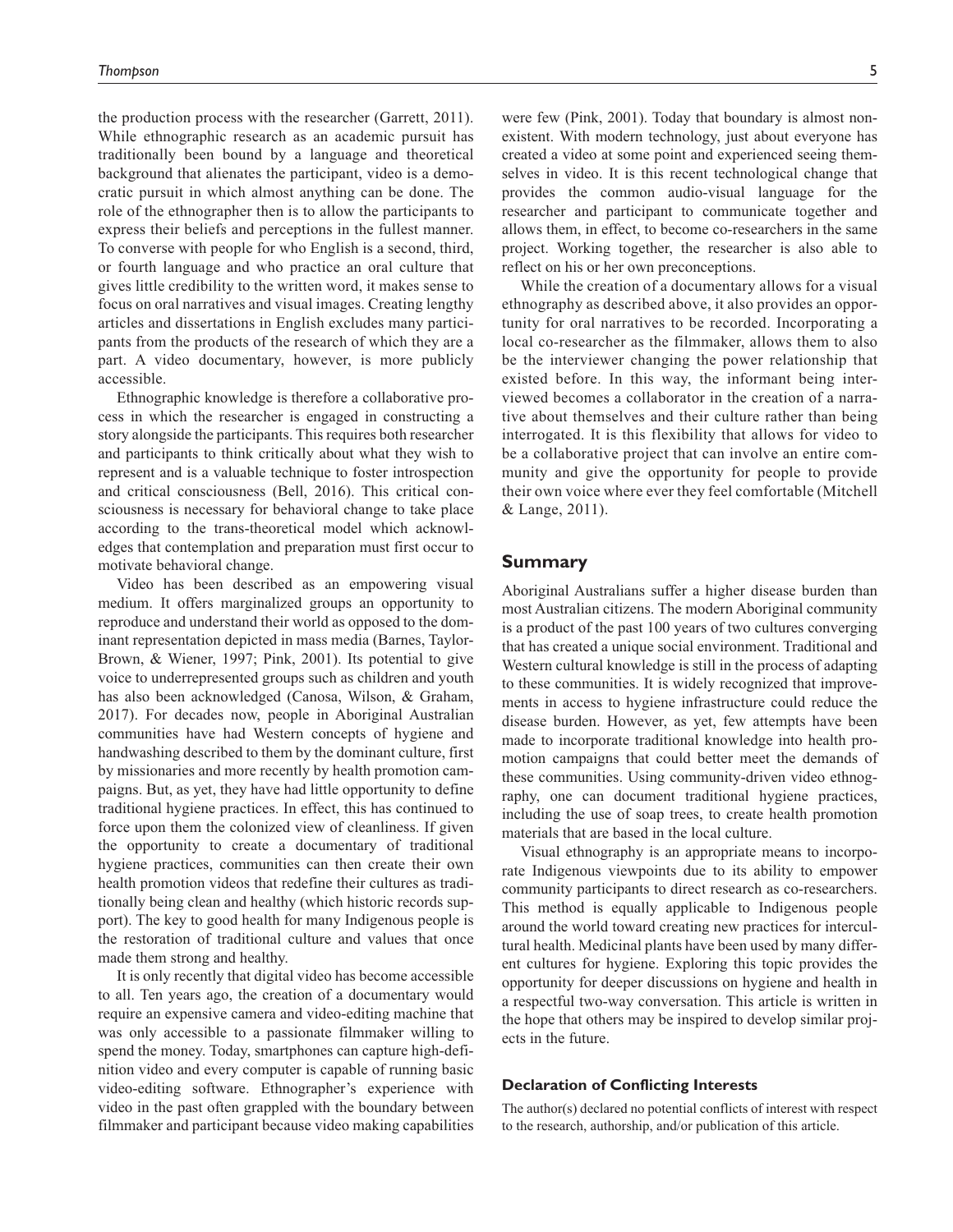## **Funding**

The author(s) disclosed receipt of the following financial support for the research, authorship, and/or publication of this article: Funding has been provided by the Centre of Research Excellence in Ear and Hearing Health of Aboriginal and Torres Strait Islander Childern and the National Health & Medical Research Council.

## **ORCID iD**

Adam Thompson **D** <https://orcid.org/0000-0002-0580-7482>

#### **References**

- Aboriginal Communities of the Northern Territory. (1993). *Traditional Aboriginal medicines in the northern territory of Australia*. Darwin, Australia: Conservation Commission of the Northern Territory of Australia.
- Albuquerque, U., Medeiros, P., Ramos, M., Júnior, W., Nascimento, A., Avilez, W., & Melo, J. (2014). Are ethnopharmacological surveys useful for the discovery and development of drugs from medicinal plants? *Revista Brasileira de Farmacognosia*, *24*, 110-115.
- Bandura, A. (1998). Health promotion from the perspective of social cognitive theory. *Psychology & Health*, *13*, 623-649.
- Barnes, D., Taylor-Brown, S., & Wiener, L. (1997). "I Didn't leave Y'all on purpose": HIV-Infected Mothers'; Videotaped legacies for their children. *Qualitative Sociology*, *20*, 7-32.
- Barnett, L., & Kendall, E. (2011). Culturally appropriate methods for enhancing the participation of Aboriginal Australians in health-promoting programs. *Health Promotion Journal of Australia*, *22*, 27-32.
- Bell, T. (2016). Visually engaged ethnography: Constructing knowledge and critical consciousness. *Journal of Media Practice*, *17*, 126-137.
- Brouwer, N. (2006). *Traditional medicinal knowledge of the Yaegl Aboriginal community of New South Wales: An ethnobotanical, biological and chemical study*. Sydney, New South Wales, Australia: Division of Environmental & Life Sciences, Department of Chemistry & Biomolecular Sciences, Macquarie University.
- Burgess, P., Bailie, R., & Mileran, A. (2008). Beyond the mainstream: Health gains in remote Aboriginal communities. *Australian Family Physician*, *37*, 986–988.
- Canosa, A., Wilson, E., & Graham, A. (2017). Empowering young people through participatory film: A postmethodological approach. *Current Issues in Tourism*, *20*, 894-907.
- Etkin, N. L. (1988). Ethnopharmacology: Biobehavioral approaches in the anthropological study of indigenous medicines. *Annual Review of Anthropology*, *17*, 23-42.
- Gammage, W. (2011). *The biggest estate on earth: How Aborigines made Australia*. Crows Nest, New South Wales, Australia: Allen & Unwin.
- Garrett, B. (2011). Videographic geographies: Using digital video for geographic research. *Progress in Human Geography*, *35*, 521-541.
- Grant, J., & Luxford, Y. (2009). Video: A decolonising strategy for intercultural communication in child and family health within ethnographic research. *International Journal of Multiple Research Approaches*, *3*, 218-232.
- Hurst, S., & Nader, P. (2006). Building community involvement in cross-cultural Indigenous health programs. *International Journal for Quality in Health Care*, *18*, 294-298.
- Jeffries-Stokes, C., Lehmann, D., Johnston, J., Mason, A., Evans, J., Elsbury, D., . . . Lehmann, K. (2004). Aboriginal perspective on middle ear disease in the arid zone of Western Australia. *Journal of Paediatrics and Child Health*, *40*, 258-264.
- Jordan, M. E. (2005). *Balanda: My year in Arnhem land*. Crows Nest, New South Wales, Australia: Allen & Unwin.
- Kearns, T., Clucas, D., Connors, C., Currie, B., Carapetis, J., & Andrews, R. (2013). Clinic attendances during the first 12 months of life for Aboriginal children in five remote communities of northern Australia. *PLoS ONE*, *8*(3), e58231.
- Kendall, E., & Barnett, L. (2014). Principles for the development of Aboriginal health interventions: Culturally appropriate methods through systemic empathy. *Ethnicity & Health*, *20*, 437–452.
- Kendall, E., Sunderland, N., Barnett, L., Nalder, G., & Matthews, C. (2011). Beyond the rhetoric of participatory research in indigenous communities. *Qualitative Health Research*, *21*, 1719-1728.
- Kiefer, C. (2006). *Doing health anthropology research methods for community assessment and change*. New York, NY: Springer.
- Kruske, S., Belton, S., Wardaguga, M., & Narjic, C. (2012). Growing up our way: The first year of life in remote Aboriginal Australia. *Qualitative Health Research*, *22*, 777-787.
- Lowell, A., Kildea, S., Liddle, M., Cox, B., & Paterson, B. (2015). Supporting Aboriginal knowledge and practice in health care: Lessons from a qualitative evaluation of the strong women, strong babies, strong culture program. *BMC Pregnancy and Childbirth*, *15*, 19.
- Luby, S., Kadir, M., Yushuf Sharker, M., Yeasmin, F., Unicomb, L., & Sirajul Islam, M. (2010). A community-randomised controlled trial promoting waterless hand sanitizer and handwashing with soap, Dhaka, Bangladesh. *Tropical Medicine & International Health*, *15*, 1508-1516.
- McDonald, E., & Bailie, R. (2010). Hygiene improvement: Essential to improving child health in remote Aboriginal communities. *Journal of Paediatrics and Child Health*, *46*, 491-496.
- McDonald, E., Bailie, R., Brewster, D., & Morris, P. (2008). Are hygiene and public health interventions likely to improve outcomes for Australian Aboriginal children living in remote communities? A systematic review of the literature. *BMC Public Health*, *8*, 153.
- McDonald, E., Cunningham, T., & Slavin, N. (2015). Evaluating a handwashing with soap program in Australian remote Aboriginal communities: A pre and post intervention study design. *BMC Public Health*, *15*, 1188.
- Mitchell, C., & Lange, N. (2011). Community-based participatory video and social action in rural South Africa. In *The SAGE handbook of visual research methods*. London, England: Sage. Retrieved from [http://methods.sagepub.com/book/sage-hdbk](http://methods.sagepub.com/book/sage-hdbk-visual-research-methods)[visual-research-methods](http://methods.sagepub.com/book/sage-hdbk-visual-research-methods)
- Oliver, S. (2013). The role of traditional medicine practice in primary health care within Aboriginal Australia: A review of the literature. *Journal of Ethnobiology and Ethnomedicine*, *9*, 46.